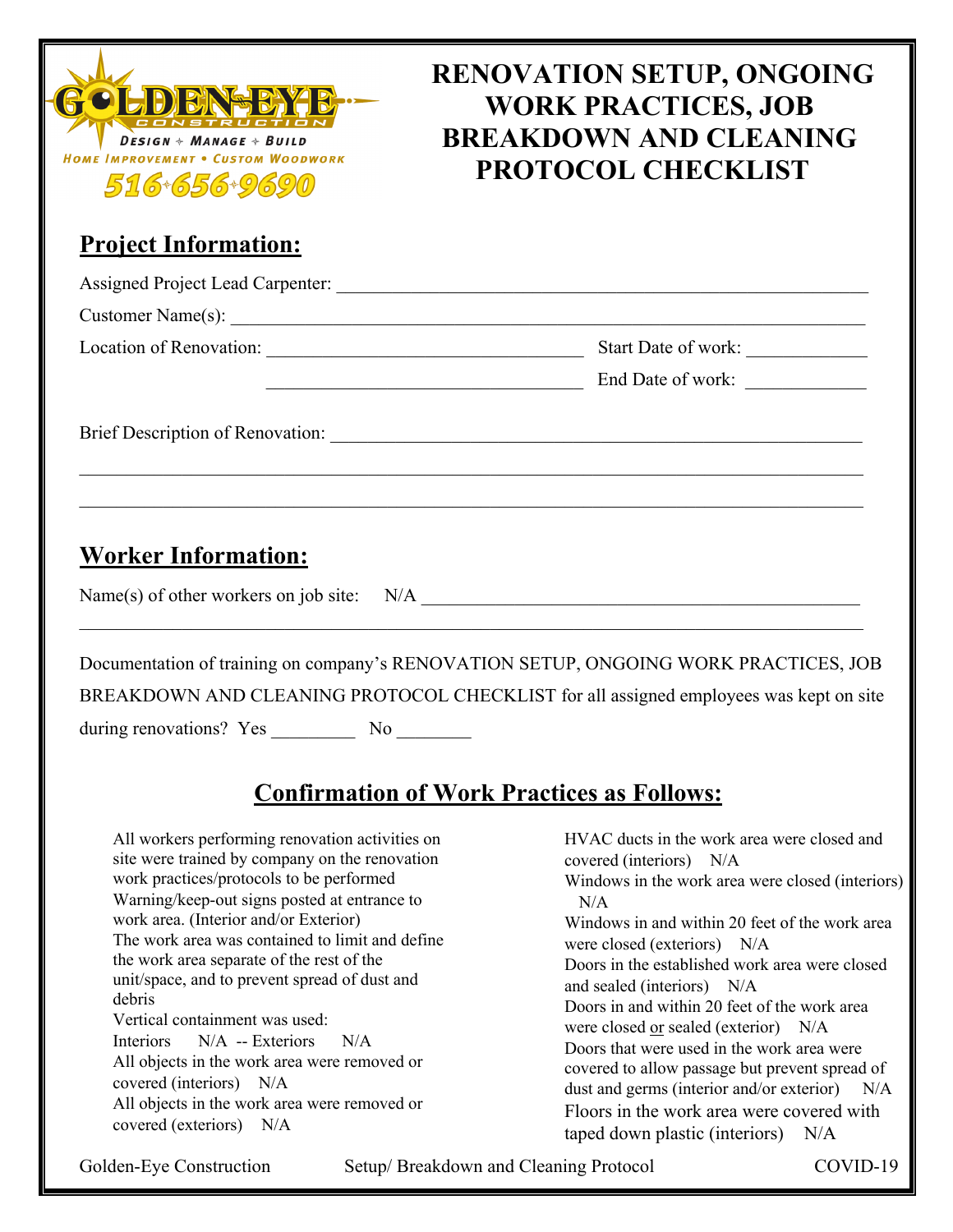If necessary or required, vertical containment was installed to prevent migration of dust and debris to adjacent property(s) (exteriors) N/A

 Waste was contained on-site each day and while being transported off-site

### **Cleaning and Cleaning Confirmation for Interior Renovations:**

Did this project include interior renovations? Yes No

**If you answered yes to the previous question, answer the following questions:** After the renovations were completed, the assigned Lead Carpenter performed a visual inspection to verify that all debris were collected and sealed in a heavy-duty bag(s). Yes  $\qquad$  No

Under supervision of the assigned Lead Carpenter, working from the top down, all protective sheeting was misted with water, removed, properly sealed and dispose of as waste? Yes No

Under supervision of the assigned Lead Carpenter, all objects and surfaces in the established work area and within two feet of the work area were cleaned in the following manner:

Walls were cleaned starting at the ceiling and working down to the floor, including vacuuming with a HEPA vacuum and wiping with a disinfecting wipe/cloth. Yes No

All remaining surfaces and objects in the work area were thoroughly vacuumed, including furniture and fixtures, with a HEPA vacuum. Yes \_\_\_\_\_\_\_\_ No \_\_\_\_\_\_

All remaining surfaces and objects in the work area were wiped, except for carpeted or upholstered surfaces, with a disinfecting wipe/cloth. Yes No

Uncarpeted floors were mopped thoroughly using a wet disinfecting mopping system. Yes No  $\mathbb{R}$ 

Carpeted floors and, or rugs were cleaned by vacuuming with a HEPA vacuum. Yes \_\_\_\_\_\_\_ No \_\_\_\_ N/A \_\_\_\_\_

Did the Assigned Lead carpenter perform company's post renovation cleaning verification protocol? Yes \_\_\_\_\_\_ No \_\_\_\_\_\_

| Only if you answered yes to the previous question, answer the following questions in this section:              |
|-----------------------------------------------------------------------------------------------------------------|
| The assigned Lead Carpenter performed a visual inspection to verify that no dust, debris or residue was present |
| before beginning company's post renovation cleaning verification protocol? Yes<br>No                            |
| The assigned Lead Carpenter wiped all uncarpeted floors (maximum of 40 square feet per cloth), countertops,     |
| and windowsills within the work area with a wet disposable disinfecting cleaning cloth. Yes<br>No               |

N/A  $\qquad$  (If yes, answering next question is required)

Number of wet clothes used for post renovation cleaning verification protocol:

Golden-Eye Construction Setup/ Breakdown and Cleaning Protocol COVID-19